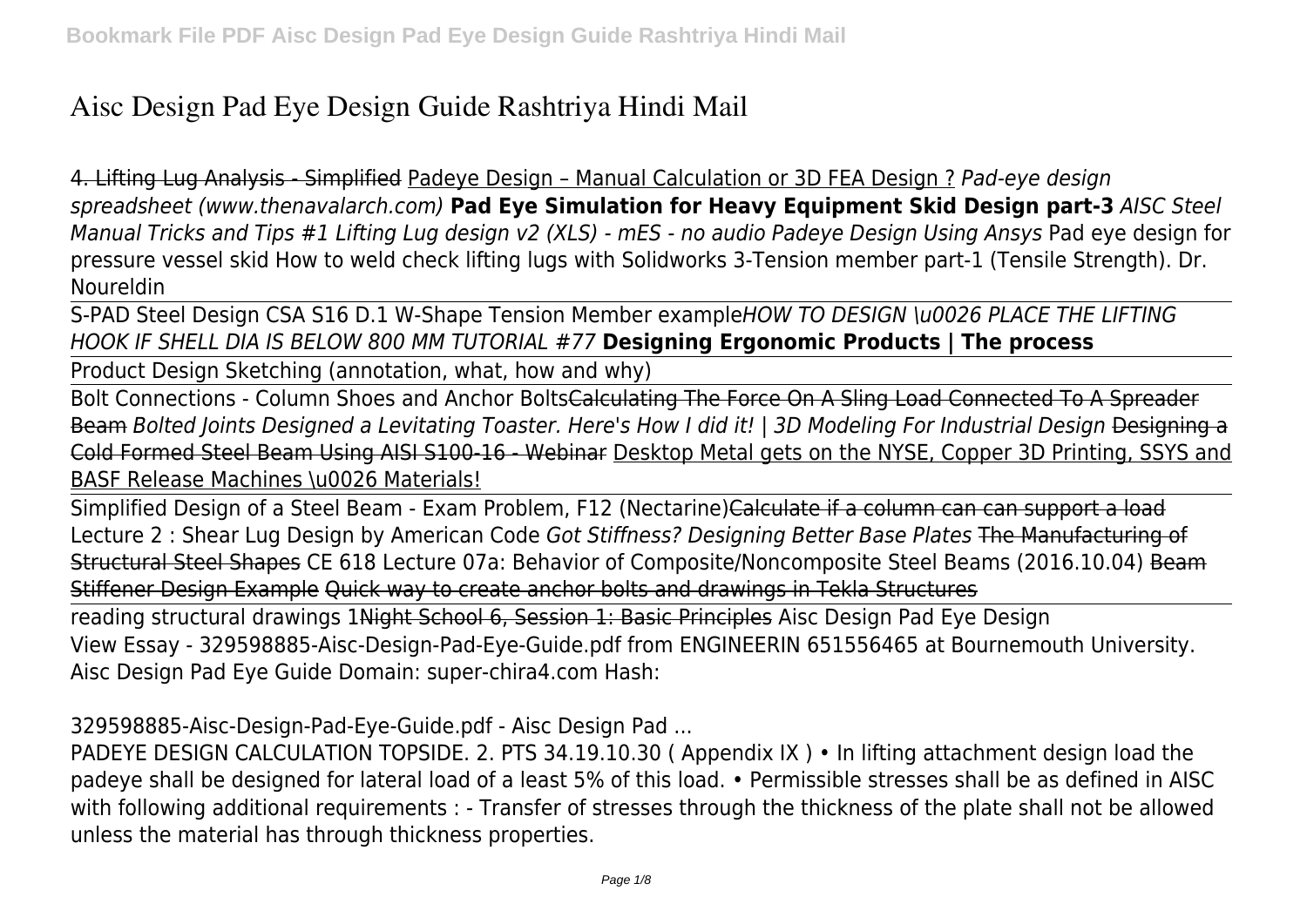Padeye design calculation - SlideShare

The design report will also normally include the lifting set design calculations. A pad eye load test procedure can be made for the actual load testing set up as most standards require load testing as part of the lifting eye calculation and padeye certification. DNV Lift Point Design.

Padeye and Lift Point Design - DNV and NORSOK Standards

The pad eye thickness at the hole shall not be less than 75% the inside width of the shackle sect 16.9.5.4 Rm + 2 Rc1 + 2 Rc2 = mm NOT OK 0.75 x e = mm 4. The total thicknesses of cheek plates on one side of the main plate should not exceed 100% sect 16.9.5.5 of the main plate thickness.

#### Padeye calculation example - SlideShare

Read Book Aisc Padeye Design Aisc Padeye Design As recognized, adventure as capably as experience not quite lesson, amusement, as competently as accord can be gotten by just checking out a books aisc padeye design in addition to it is not directly done, you could take even more regarding this life, on the order of the world.

Aisc Padeye Design - lwkvn.xghre.funops.co

Padeye design is carried out in accordance with AISC Allowable Stress Design (9th Edition), API- RP-2A Working Stress Design (21st Edition) and best practice in the industry. Now the app is

Aisc Padeye Design - imqup.nlbmfnak.channelbrewing.co

this edition. The American Institute of Steel Construction bears no responsibility for such material other than to refer to it and incorporate it by reference at the time of the initial publication of this edition. Printed in the United States of America ii AMERICAN INSTITUTE OF STEEL CONSTRUCTION V15.1 Companion, Vol. 1: Design Examples

# COMPANION TO THE AISC STEEL CONSTRUCTION MANUAL

Nov. 13, 2020 - The new AISC Code of Standard Practice for Structural Stainless Steel Buildings (AISC 313) is available for its second public review through December 11, 2020. This new standard sets forth criteria for the trade practices involved in the design, purchase, fabrication, and erection of structural stainless steel buildings.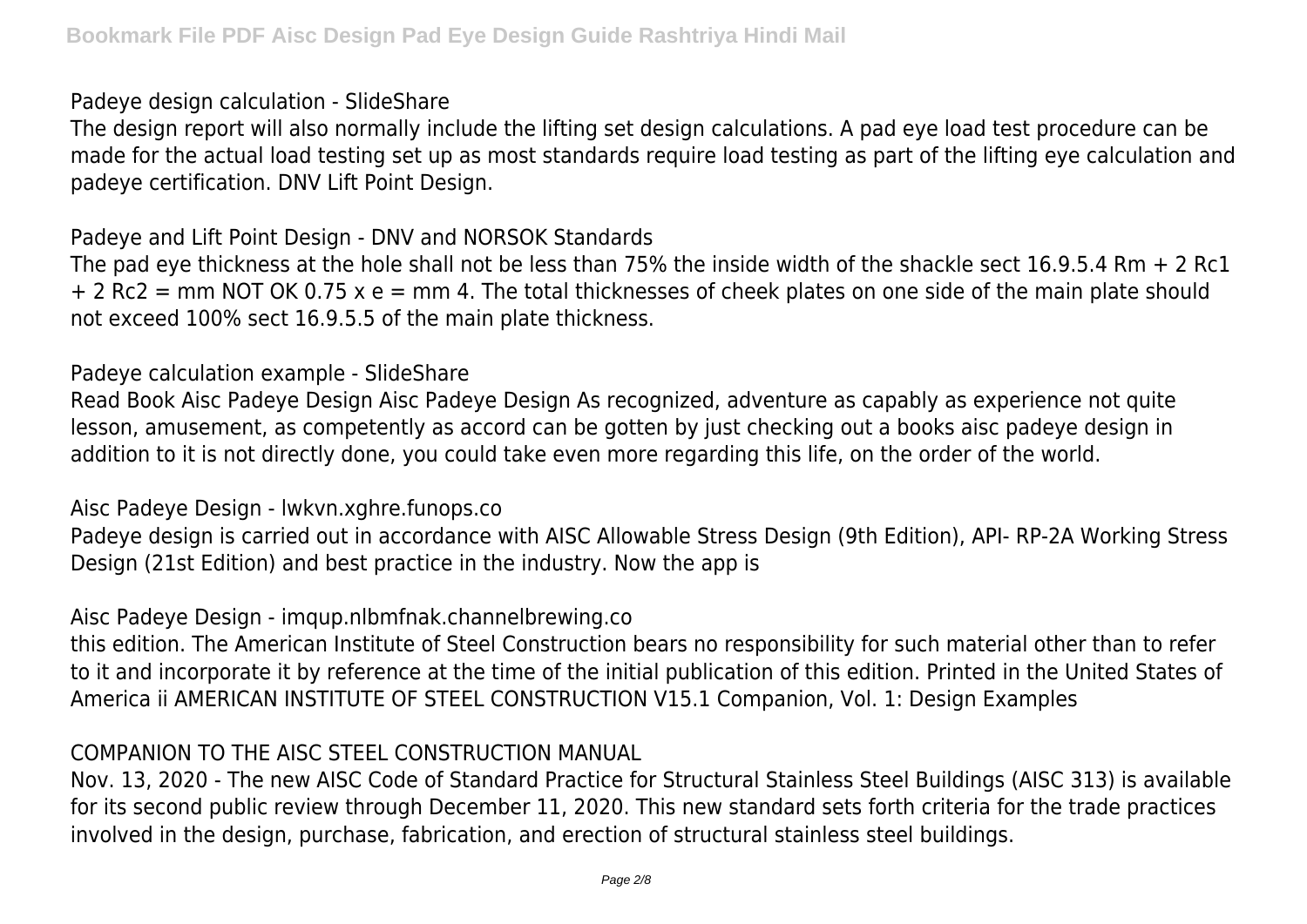AISC Home | American Institute of Steel Construction

Aisc Padeye Design. As recognized, adventure as well as experience more or less lesson, amusement, as well as concurrence can be gotten by just checking out a ebook aisc padeye design also it is not directly done, you could take even more approaching this life, more or less the world. We have enough money you this proper as capably as easy way to get those all.

Aisc Padeye Design - static-atcloud.com

Learn more about this webinar including accessing the course slides and receiving PDH credit at: https://www.aisc.org/education/continuingeducation/education...

Design for Stability Using the 2010 AISC Specification ...

Online Library Aisc Padeye Design Aisc Padeye Design AISC 9 th edition ASD or an american regulation. I can not find a chapter in the AISC 9 th edition ASD, which copes with a pad eye design, where an engineer can calculate, the average stress in the padeye, surface stress from the shaft in the hole, the eye stress and the shear stress in teh ...

Aisc Padeye Design - mallaneka.com

Aisc Design Pad Eye Design Guide Free Download Pdf s AASHTO Guide for Design of Pavement Structures The American Institute of Steel Construction aisc-mbma Domain: ebookmarket.org File: /pdf/aisc-design-guide-16-pdf Www.excelcalcs.com - lifting eyes - aisc Helping us make and share calculations with "Lifting Eyes" is a Microsoft Excel ...

Aisc Design Pad Eye Guide | Portable Document Format ...

AISC 360-10 ASD Description This is the 2006 edition of the DNV Standard for Certification No 2.7-1, which defines minimum technical and safety related requirements to certify Offshore Containers, as mandated by the IMDG code. American Standard AISC 360-10 ASD is used to design the supporting members container. Project Units Imperial Project ID ...

DNV DESIGN - SkyCiv Padeye Design Padeye Design. Rating: 17 Description. A padeye is a device often found on boats that a line runs Page 3/8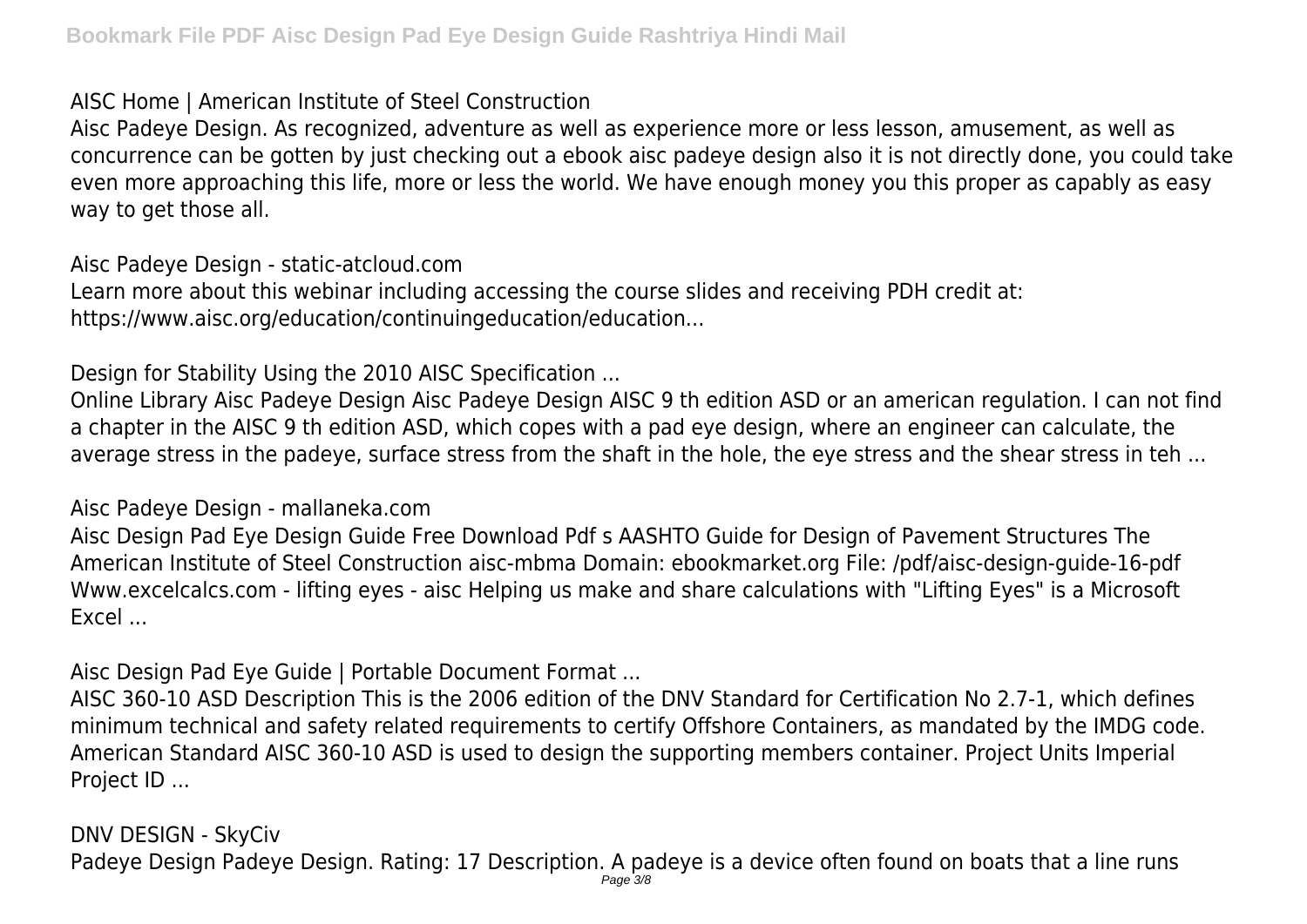through, or provides an attachment point. It is a kind of fairlead and often is bolted or welded to the deck or hull of a boat. It is also used in oil and gas projects to assist in the purpose of lifting.

Padeye Design - ExcelCalcs

View aisc-steel-construction-manual-15th-edition-pdf.pdf from BIOLOGY 244 at SUNY Fredonia. Download Now for Free PDF Ebook aisc steel construction manual 15th edition at our Online Ebook Library.

aisc-steel-construction-manual-15th-edition-pdf.pdf ...

Tracing a design drawing or a photo of actual padeye is made possible with the mobile device capability (iPad Full Version). User can assess and review an existing design of a padeye by taking...

Padeye Design by PAFA Co UK - AppAdvice

ICC Digital Codes is the largest provider of model codes, custom codes and standards used worldwide to construct safe, sustainable, affordable and resilient structures.

# 2018 INTERNATIONAL BUILDING CODE - CHAPTER 16

Technical Manual 1 Design of Monopole Bases Introduction • 9 Example 1.1 Design a base plate for an axial load of 60 kips and a moment of 480 in-kips. Fy for the plate and anchor bolts is 36 ksi and f'c is 3 ksi. The structural member is an 8-inch wide flange and the base plate is  $14x14$ . The bolts are 1.5" from the edge. N=14" A N'=12.5 ...

Technical Manual 1 Design of Monopole Bases

get guide by on-line. This online message aisc padeye design can be one of the options to accompany you in the manner of having new time. It will not waste your time. receive me, the e-book will agreed spread you supplementary concern to read. Just invest little grow old to entre this on-line publication aisc padeye design as without difficulty as review them wherever you are now.

4. Lifting Lug Analysis - Simplified Padeye Design – Manual Calculation or 3D FEA Design ? *Pad-eye design*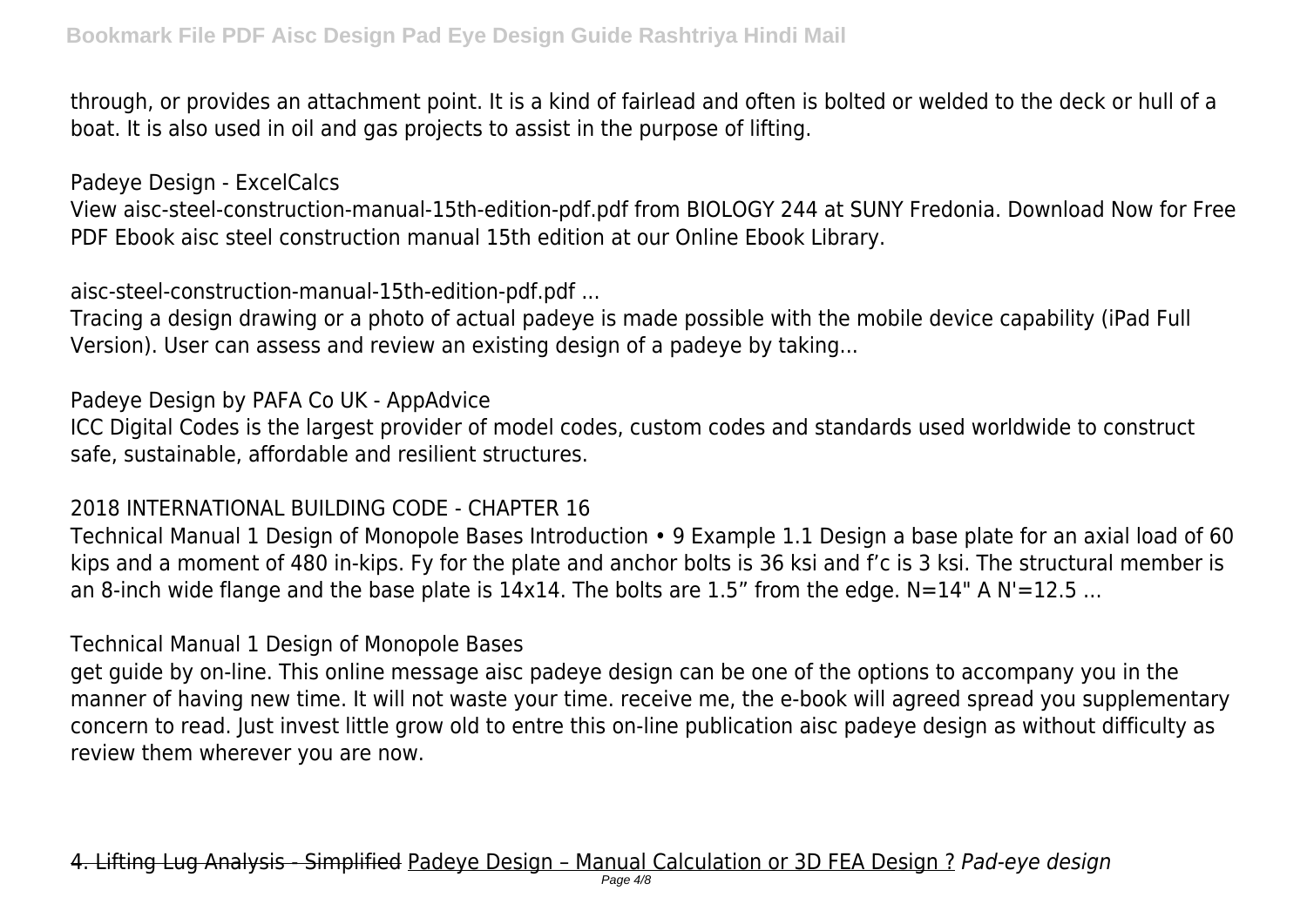*spreadsheet (www.thenavalarch.com)* **Pad Eye Simulation for Heavy Equipment Skid Design part-3** *AISC Steel Manual Tricks and Tips #1 Lifting Lug design v2 (XLS) - mES - no audio Padeye Design Using Ansys* Pad eye design for pressure vessel skid How to weld check lifting lugs with Solidworks 3-Tension member part-1 (Tensile Strength). Dr. Noureldin

S-PAD Steel Design CSA S16 D.1 W-Shape Tension Member example*HOW TO DESIGN \u0026 PLACE THE LIFTING HOOK IF SHELL DIA IS BELOW 800 MM TUTORIAL #77* **Designing Ergonomic Products | The process**

Product Design Sketching (annotation, what, how and why)

Bolt Connections - Column Shoes and Anchor BoltsCalculating The Force On A Sling Load Connected To A Spreader Beam *Bolted Joints Designed a Levitating Toaster. Here's How I did it! | 3D Modeling For Industrial Design* Designing a Cold Formed Steel Beam Using AISI S100-16 - Webinar Desktop Metal gets on the NYSE, Copper 3D Printing, SSYS and BASF Release Machines \u0026 Materials!

Simplified Design of a Steel Beam - Exam Problem, F12 (Nectarine)Calculate if a column can can support a load Lecture 2 : Shear Lug Design by American Code *Got Stiffness? Designing Better Base Plates* The Manufacturing of Structural Steel Shapes CE 618 Lecture 07a: Behavior of Composite/Noncomposite Steel Beams (2016.10.04) Beam Stiffener Design Example Quick way to create anchor bolts and drawings in Tekla Structures

reading structural drawings 1Night School 6, Session 1: Basic Principles Aisc Design Pad Eye Design View Essay - 329598885-Aisc-Design-Pad-Eye-Guide.pdf from ENGINEERIN 651556465 at Bournemouth University. Aisc Design Pad Eye Guide Domain: super-chira4.com Hash:

329598885-Aisc-Design-Pad-Eye-Guide.pdf - Aisc Design Pad ...

PADEYE DESIGN CALCULATION TOPSIDE. 2. PTS 34.19.10.30 ( Appendix IX ) • In lifting attachment design load the padeye shall be designed for lateral load of a least 5% of this load. • Permissible stresses shall be as defined in AISC with following additional requirements : - Transfer of stresses through the thickness of the plate shall not be allowed unless the material has through thickness properties.

Padeye design calculation - SlideShare

The design report will also normally include the lifting set design calculations. A pad eye load test procedure can be made for the actual load testing set up as most standards require load testing as part of the lifting eye calculation and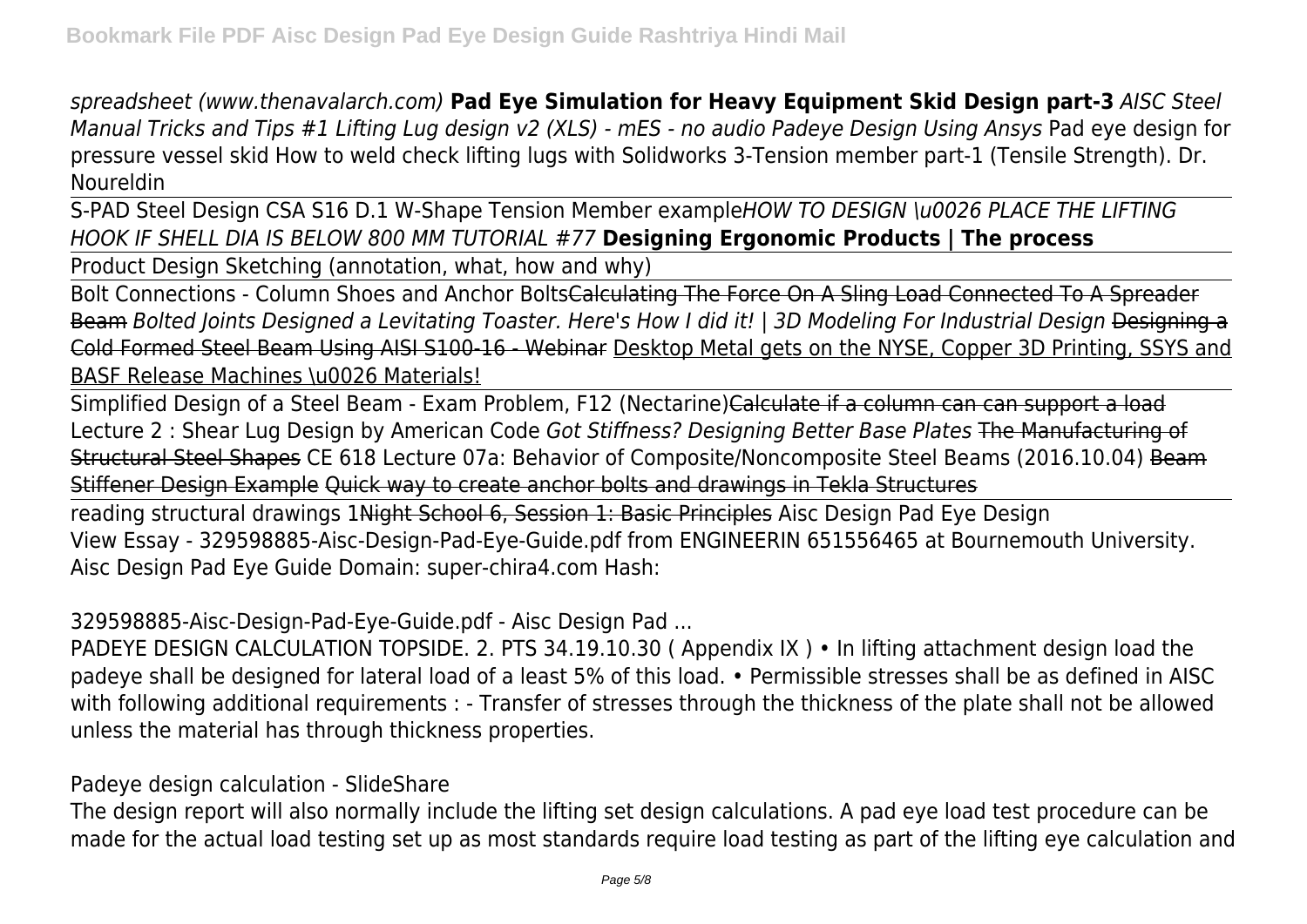padeye certification. DNV Lift Point Design.

Padeye and Lift Point Design - DNV and NORSOK Standards

The pad eye thickness at the hole shall not be less than 75% the inside width of the shackle sect 16.9.5.4 Rm + 2 Rc1 + 2 Rc2 = mm NOT OK 0.75 x e = mm 4. The total thicknesses of cheek plates on one side of the main plate should not exceed 100% sect 16.9.5.5 of the main plate thickness.

Padeye calculation example - SlideShare

Read Book Aisc Padeye Design Aisc Padeye Design As recognized, adventure as capably as experience not quite lesson, amusement, as competently as accord can be gotten by just checking out a books aisc padeye design in addition to it is not directly done, you could take even more regarding this life, on the order of the world.

Aisc Padeye Design - lwkvn.xghre.funops.co

Padeye design is carried out in accordance with AISC Allowable Stress Design (9th Edition), API- RP-2A Working Stress Design (21st Edition) and best practice in the industry. Now the app is

Aisc Padeye Design - imqup.nlbmfnak.channelbrewing.co

this edition. The American Institute of Steel Construction bears no responsibility for such material other than to refer to it and incorporate it by reference at the time of the initial publication of this edition. Printed in the United States of America ii AMERICAN INSTITUTE OF STEEL CONSTRUCTION V15.1 Companion, Vol. 1: Design Examples

# COMPANION TO THE AISC STEEL CONSTRUCTION MANUAL

Nov. 13, 2020 - The new AISC Code of Standard Practice for Structural Stainless Steel Buildings (AISC 313) is available for its second public review through December 11, 2020. This new standard sets forth criteria for the trade practices involved in the design, purchase, fabrication, and erection of structural stainless steel buildings.

AISC Home | American Institute of Steel Construction

Aisc Padeye Design. As recognized, adventure as well as experience more or less lesson, amusement, as well as concurrence can be gotten by just checking out a ebook aisc padeye design also it is not directly done, you could take Page 6/8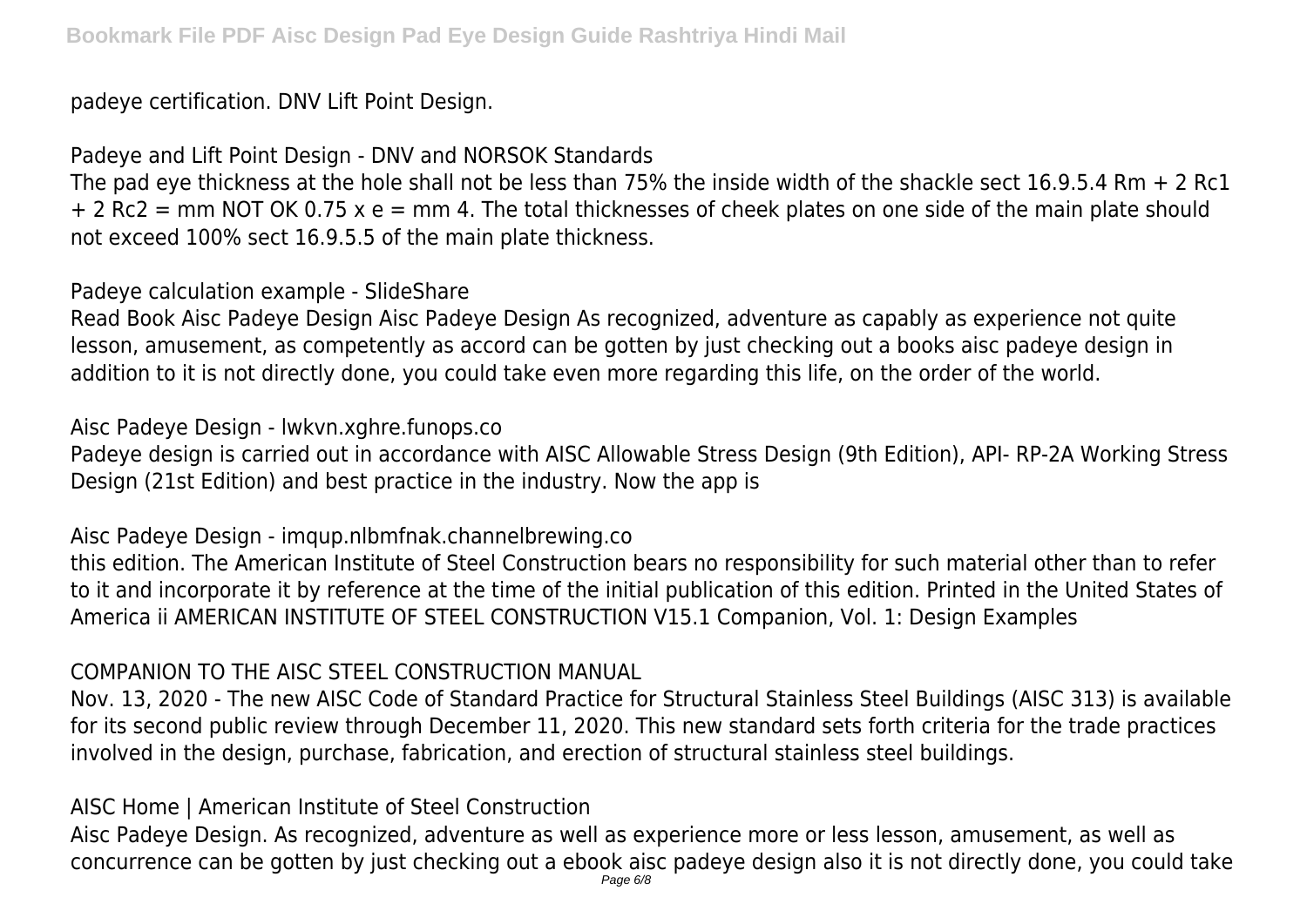even more approaching this life, more or less the world. We have enough money you this proper as capably as easy way to get those all.

Aisc Padeye Design - static-atcloud.com

Learn more about this webinar including accessing the course slides and receiving PDH credit at: https://www.aisc.org/education/continuingeducation/education...

Design for Stability Using the 2010 AISC Specification ...

Online Library Aisc Padeye Design Aisc Padeye Design AISC 9 th edition ASD or an american regulation. I can not find a chapter in the AISC 9 th edition ASD, which copes with a pad eye design, where an engineer can calculate, the average stress in the padeye, surface stress from the shaft in the hole, the eye stress and the shear stress in teh ...

Aisc Padeye Design - mallaneka.com

Aisc Design Pad Eye Design Guide Free Download Pdf s AASHTO Guide for Design of Pavement Structures The American Institute of Steel Construction aisc-mbma Domain: ebookmarket.org File: /pdf/aisc-design-guide-16-pdf Www.excelcalcs.com - lifting eyes - aisc Helping us make and share calculations with "Lifting Eyes" is a Microsoft Excel ...

Aisc Design Pad Eye Guide | Portable Document Format ...

AISC 360-10 ASD Description This is the 2006 edition of the DNV Standard for Certification No 2.7-1, which defines minimum technical and safety related requirements to certify Offshore Containers, as mandated by the IMDG code. American Standard AISC 360-10 ASD is used to design the supporting members container. Project Units Imperial Project ID ...

DNV DESIGN - SkyCiv

Padeye Design Padeye Design. Rating: 17 Description. A padeye is a device often found on boats that a line runs through, or provides an attachment point. It is a kind of fairlead and often is bolted or welded to the deck or hull of a boat. It is also used in oil and gas projects to assist in the purpose of lifting.